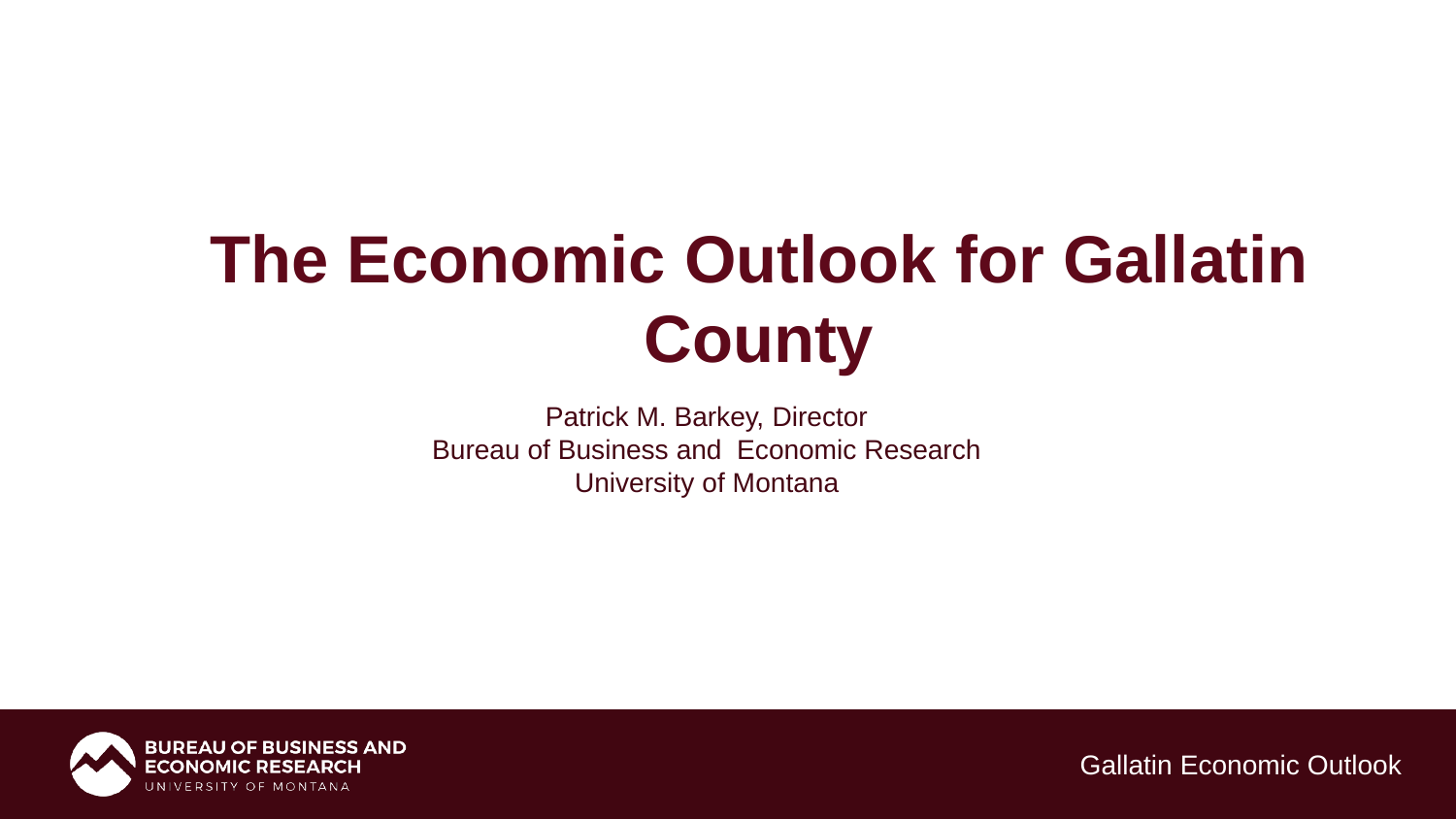### **Gallatin County Profile**

| Indicator                     |                                                                  | <b>Value</b> | <b>State</b><br><b>Rank</b> |
|-------------------------------|------------------------------------------------------------------|--------------|-----------------------------|
| <b>Total Population, 2019</b> |                                                                  | 114,434      | 3                           |
|                               | Percent change since 2010                                        | 27.8%        | 1                           |
|                               | Median age                                                       | 33.4         | 53                          |
|                               | Percent Aged 65 or Older                                         | 12.2%        |                             |
|                               | <b>Percent with Bachelors</b><br>Degree or Higher (Age 25+)      | 50.1%        |                             |
|                               | <b>Percent without Health</b><br><b>Insurance Coverage, 2018</b> | 8.6%         | 52                          |

Source: U.S. Census Bureau

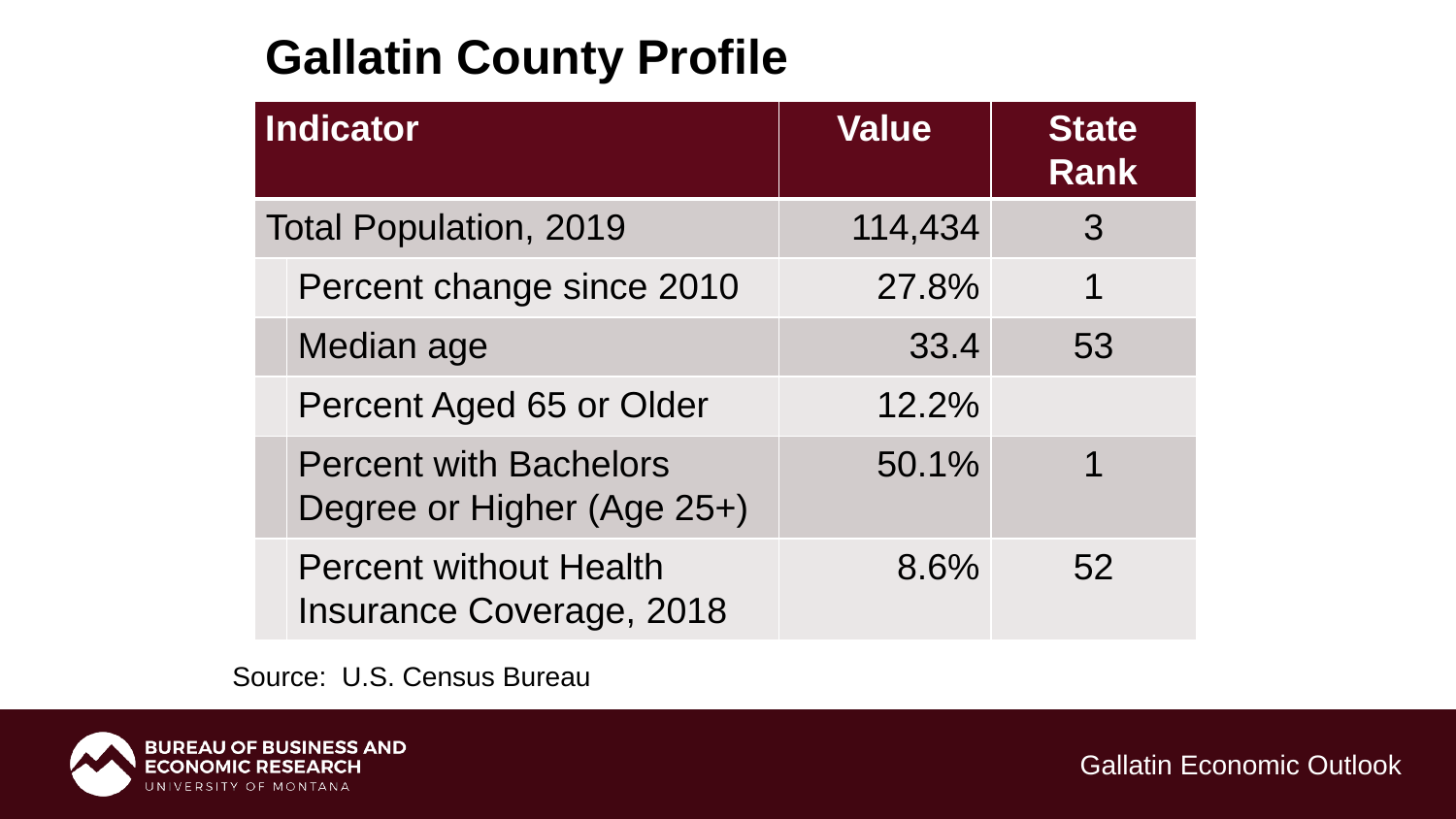### **Gallatin County Profile**

| Indicator              |                                         | <b>Value</b> | <b>State</b><br><b>Rank</b> |
|------------------------|-----------------------------------------|--------------|-----------------------------|
| Earnings per Job, 2019 |                                         | \$49,345     | 12                          |
|                        | Construction                            | \$68,434     | $\overline{4}$              |
|                        | Manufacturing                           | \$55,729     | 7                           |
|                        | <b>Retail Trade</b>                     | \$54,008     | 3                           |
|                        | Forestry, Fishing and<br><b>Related</b> | \$23,565     | 11                          |
|                        | <b>Information</b>                      | \$61,739     |                             |

Source: U.S. Bureau of Economic Analysis

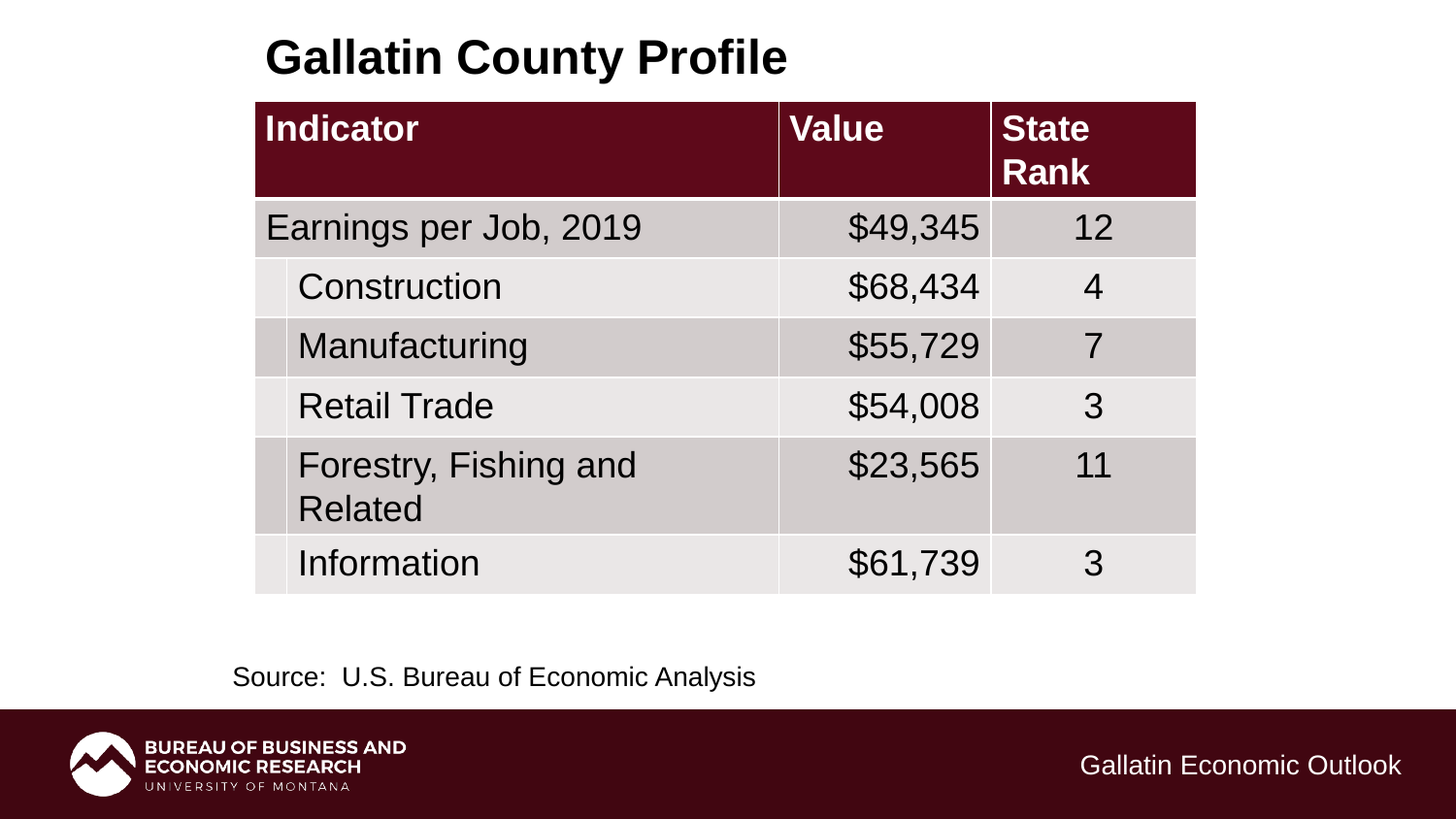## **Drivers of Economic Activity**

#### **Percent Share of Income in Basic Industries, Gallatin County**



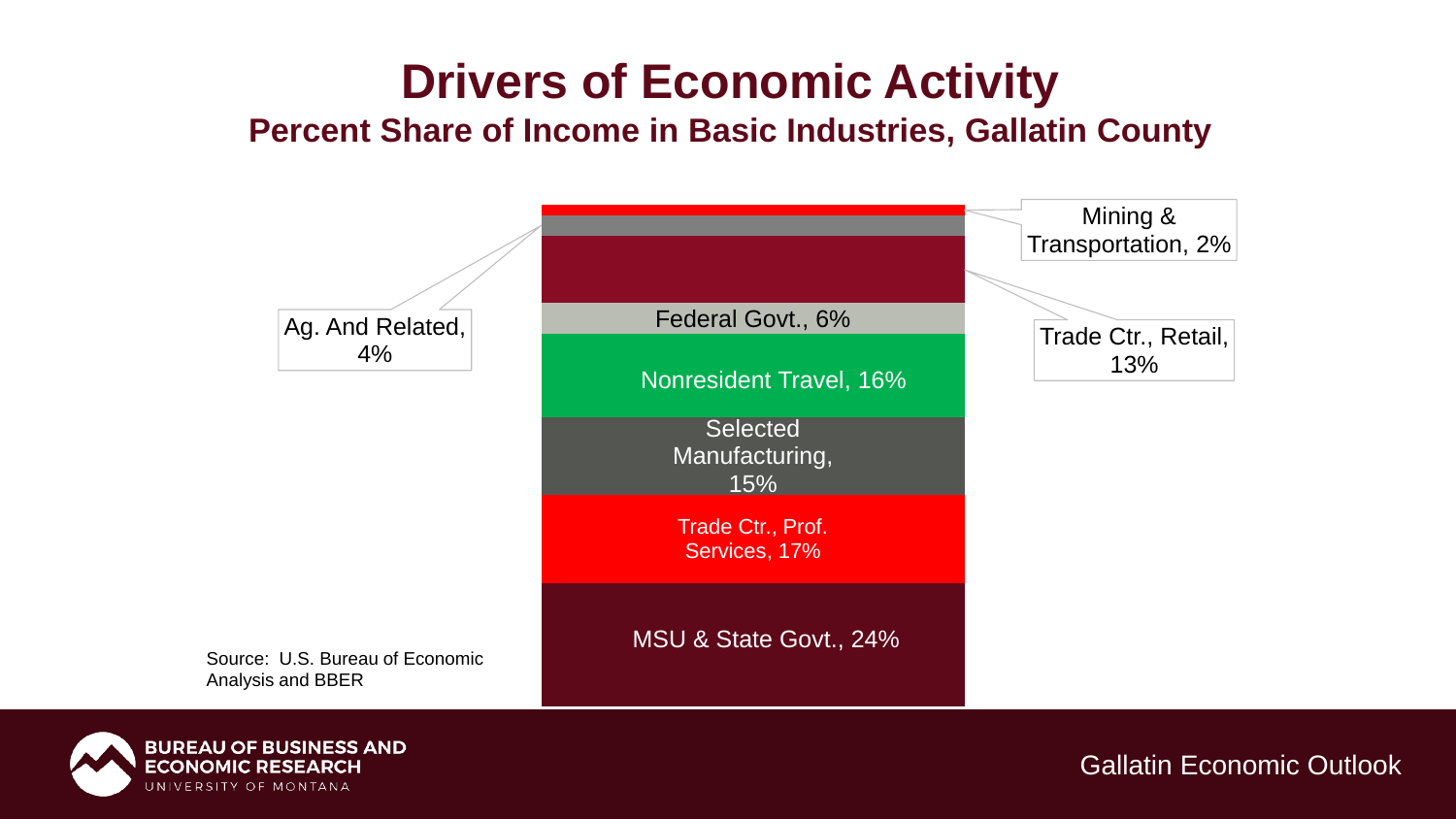### **Covid-19 Declines in Wages Were Unequal**



Source: Quarterly Census of Employment and Wages

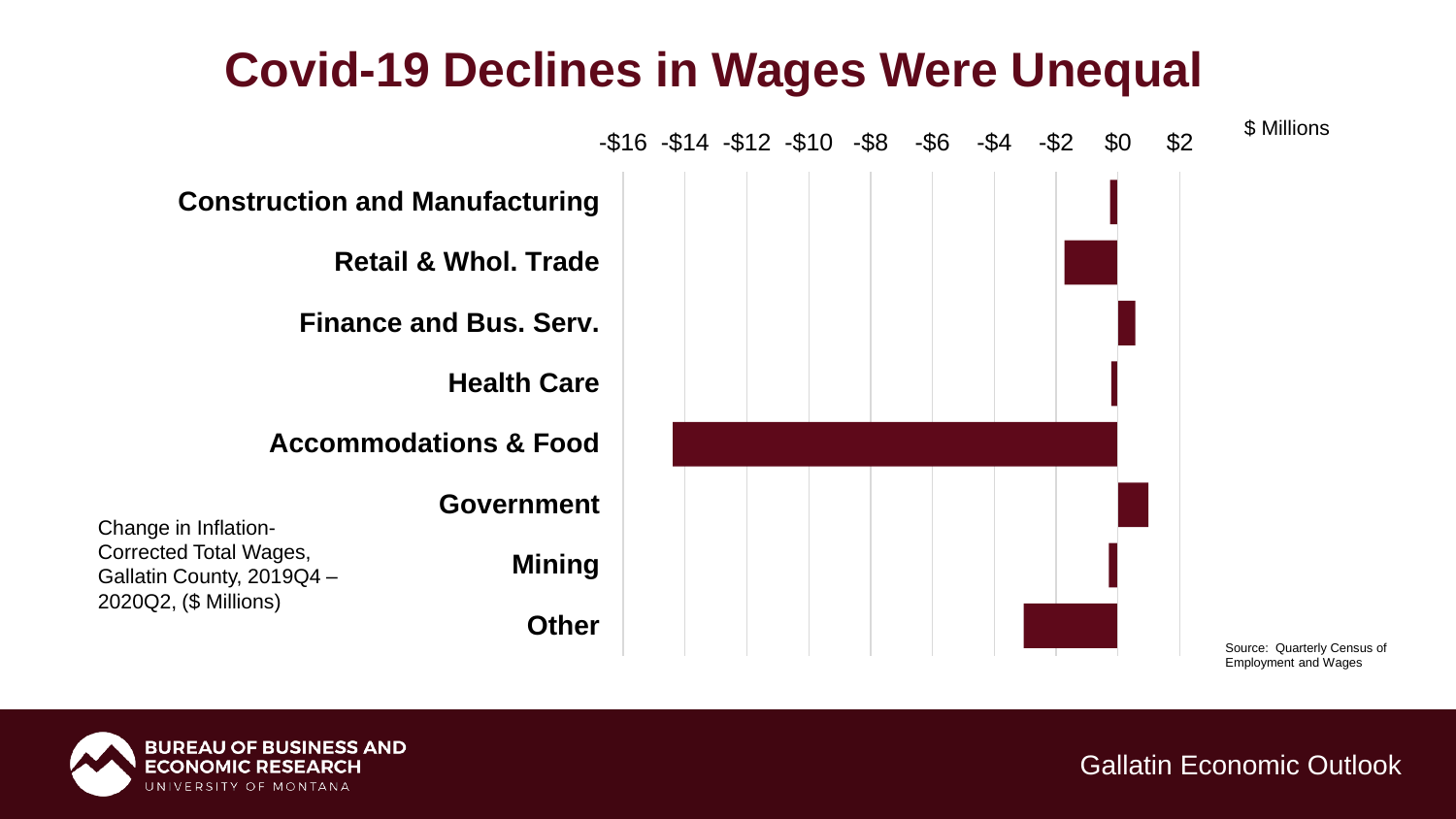### **Gallatin County's Recession Experience**

Employment, Wages and Salary and Income Growth, Actual and Forecast, Percent



Source: IHS Markit